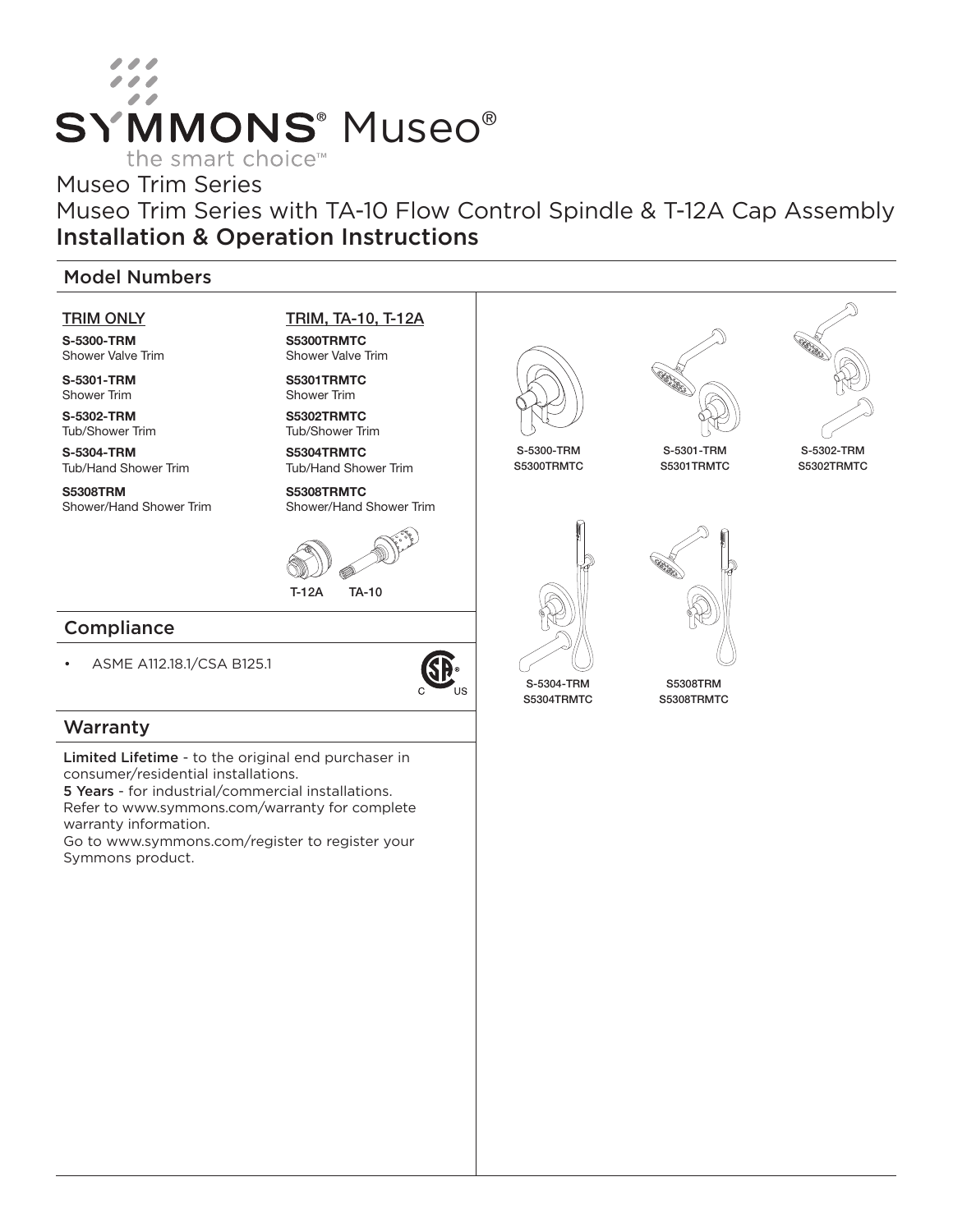## 1. Recommended Tools













Adjustable Wrench Allen Wrench (3mm) Drill Phillips Screwdriver Safety Glasses Thread Seal Tape

## 2. Dimensions



| <b>Measurements</b> |                                                                                          |  |  |  |
|---------------------|------------------------------------------------------------------------------------------|--|--|--|
| А                   | Ø 2", 51 mm                                                                              |  |  |  |
| В                   | 11-1/8", 283 mm                                                                          |  |  |  |
| C                   | Ø 2", 51 mm                                                                              |  |  |  |
| D                   | Male 1/2" IPS thread<br>must protrude 3/8"<br>from finished wall                         |  |  |  |
| Ε                   | 6", 152 mm                                                                               |  |  |  |
| F                   | 77", 1956 mm                                                                             |  |  |  |
| G                   | Ø 6-1/4", 159 mm                                                                         |  |  |  |
| H                   | 3-1/2", 89 mm                                                                            |  |  |  |
| $\overline{1}$      | Ø 2-1/4", 57 mm                                                                          |  |  |  |
| J                   | Trim with tub spout:<br>Ref. 32", 813 mm<br>Trim without tub spout:<br>Ref. 42", 1067 mm |  |  |  |
| K                   | Ref. 12", 305 mm                                                                         |  |  |  |
| L                   | 3-1/4", 83 mm                                                                            |  |  |  |
| M                   | 3-3/4", 95 mm                                                                            |  |  |  |
| N                   | (Rough in)<br>2-3/8" ± 1/2", 60 mm ± 13 mm                                               |  |  |  |
| O                   | 1/2" - 14 NPT                                                                            |  |  |  |
| P                   | $1/2$ ", 13 mm                                                                           |  |  |  |
| Q                   | 7-1/8", 181 mm                                                                           |  |  |  |

#### Notes:

- 1) Valve body and piping not included and shown as reference only.
- 2) Plaster shield (p/n T-176) for dry wall, plaster or other type walls 1/2" or greater.
- 3) All dimensions measured from nominal rough-in (see N as reference).
- 4) Dimensions subject to change without notice.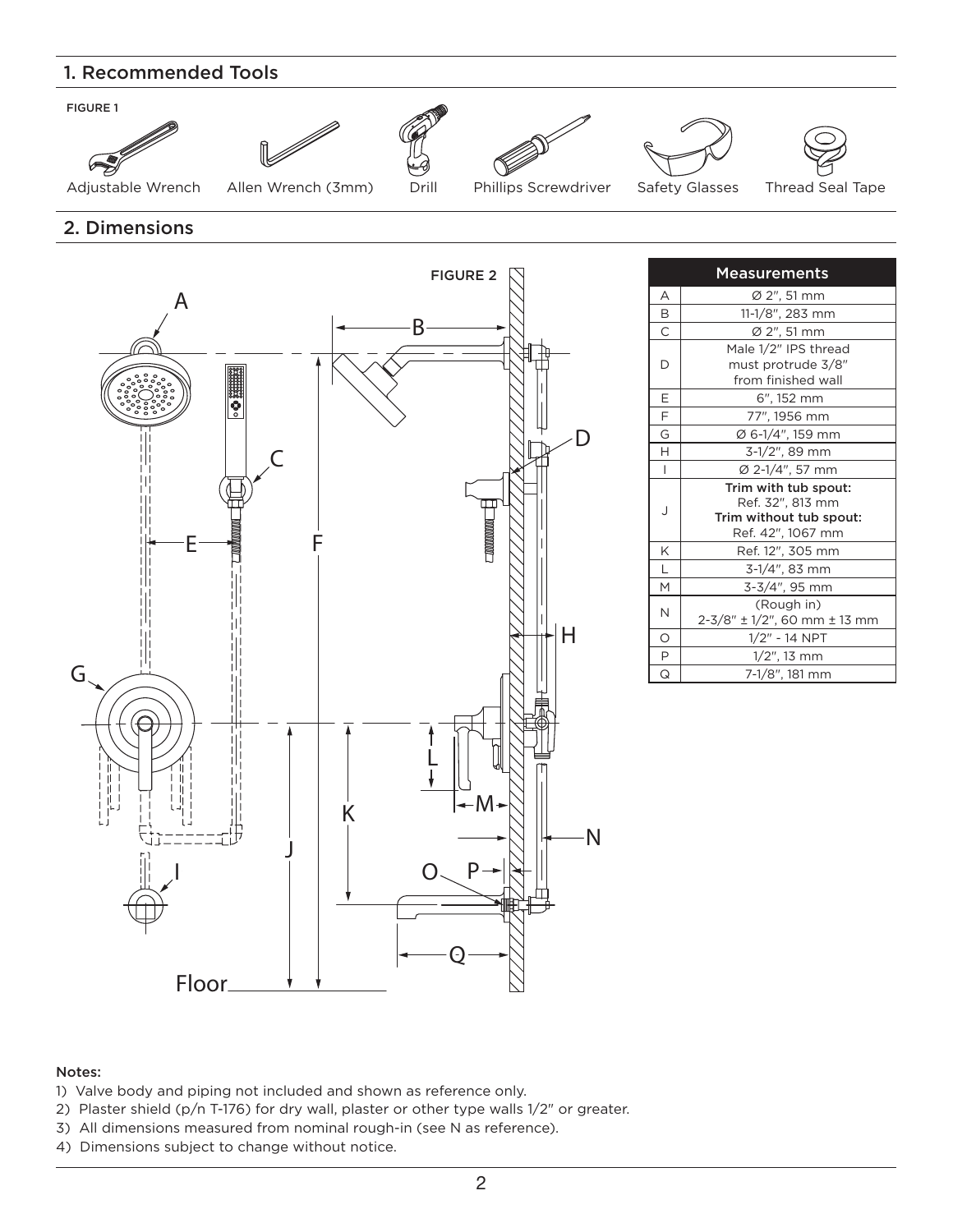## 3. Parts Breakdown (Model Numbers Ending in TRMTC)



| <b>Replacement Parts</b> |                      |                    |  |  |  |
|--------------------------|----------------------|--------------------|--|--|--|
| <b>Item</b>              | <b>Description</b>   | <b>Part Number</b> |  |  |  |
|                          | Cap Assy.            | T-12 A             |  |  |  |
| $\mathcal{P}$            | Flow Control Spindle | TA-10              |  |  |  |

IMPORTANT: Model numbers ending in **TRMTC** coordinate with Temptrol pressure balancing valves ordered with Test Cap. The Test Cap is used to allow pressurization of system. Do not remove test cap from valve during wall construction, installation of valve or pressurization of system.

#### **A** WARNINGS:

- 1. Test cap rated for pressure testing up to 200 psi maximum. DO NOT exceed 200 psi while pressure testing valve body.
- 2. Do not expose valve with test cap to heat for longer than 2 minutes when soldering copper tubing. Doing so may damage the internal components of the valve and will void the product warranty.
- 3. Ensure test cap is re-torqued to 30 lb-ft after soldering valve body.

#### **4. Installation - Remove Test Cap** (Model Numbers Ending in TRMTC)

Flow control spindle (TA-10) and cap assembly (T-12A) will come factory assembled for all model numbers ending in **TRMTC**. When ready to remove Test Cap and install trim, follow the instructions below:

- 1) Check for leaks around the valve assembly and all pipe fittings.
- 2) Remove test cap from valve (FIGURE 4.1).
- 3) If system is dirty, flush valve.
- 4) Thread flow control spindle and cap assembly into valve body. Turn clockwise to secure to valve (FIGURE 4.2).





#### **5. Installation - Adjust Packing Nut** (Model Numbers Ending in TRMTC)

- 1) Turn hot and cold supplies on. Valve will not operate unless both hot and cold water supply pressures are on.
- 2) Place handle over flow control spindle.
- 3) Tighten packing nut for positive frictional resistance as handle is rotated from shut-off position across adjustment range.

## **6. Installation - Setting Limit Stop Screw** (Model Numbers Ending in TRMTC)

The temperature limit stop screw limits valve handle from being turned to maximum position resulting in excessive hot water discharge temperatures.

WARNING: Failure to adjust limit stop screw properly may result in serious scalding.

- 1) Turn hot and cold supplies on. Valve will not operate unless both hot and cold water supply pressures are on.
- 2) Place handle on flow control spindle and open valve to maximum desired temperature.
- 3) Turn limit stop screw clockwise until it seats.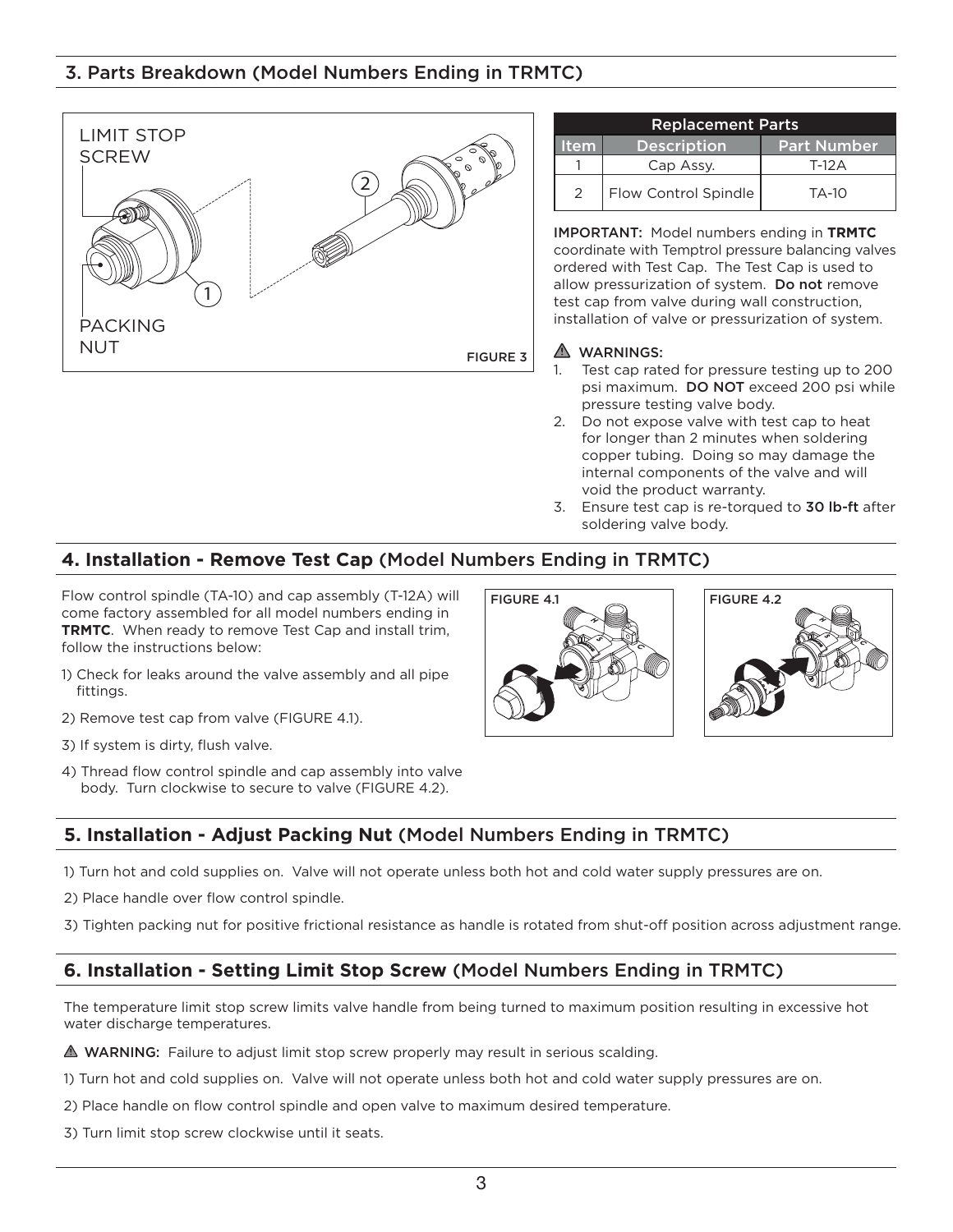## 7. Parts Breakdown





\*Order in-line vacuum breaker (EF-109) for hand shower systems without dual checks.

| <b>Replacement Parts</b>        |                                                                       |                    |  |  |
|---------------------------------|-----------------------------------------------------------------------|--------------------|--|--|
| Item                            | <b>Description</b>                                                    | <b>Part Number</b> |  |  |
| А                               | Showerhead                                                            | 532SH              |  |  |
| B                               | Shower Arm                                                            | 532SA              |  |  |
| $\mathsf C$<br>D<br>E<br>F<br>G | Plug Button<br>Screw<br>Star Washer<br><b>Shower Handle</b><br>Insert | T-665              |  |  |
| н                               | Dome Cover                                                            | T-666              |  |  |
| I<br>J<br>K                     | Shower Escutcheon<br>Screws<br>Mounting Plate                         | T-668A-NS-K001     |  |  |
|                                 | Diverter/Volume<br><b>Control Handle</b>                              | T-669              |  |  |
| M                               | Tub Spout                                                             | 532TS              |  |  |
| Ν                               | <b>Hand Shower</b>                                                    | 402W               |  |  |
| Ο                               | Wall Cradle                                                           | T-673              |  |  |
| P                               | 60" Hose                                                              | RTS-045            |  |  |

#### Notes:

- 1) Append appropriate suffix for premium finish.
- 2) Append appropriate flow rate to showerhead or hand shower for low flow.
- 3) Apply a bead of silicone around the perimeter of all shower trim installed flush to the finished wall. Leave opening on bottom of escutcheons for weep hole.
- 4) Apply plumber tape to all threaded connections.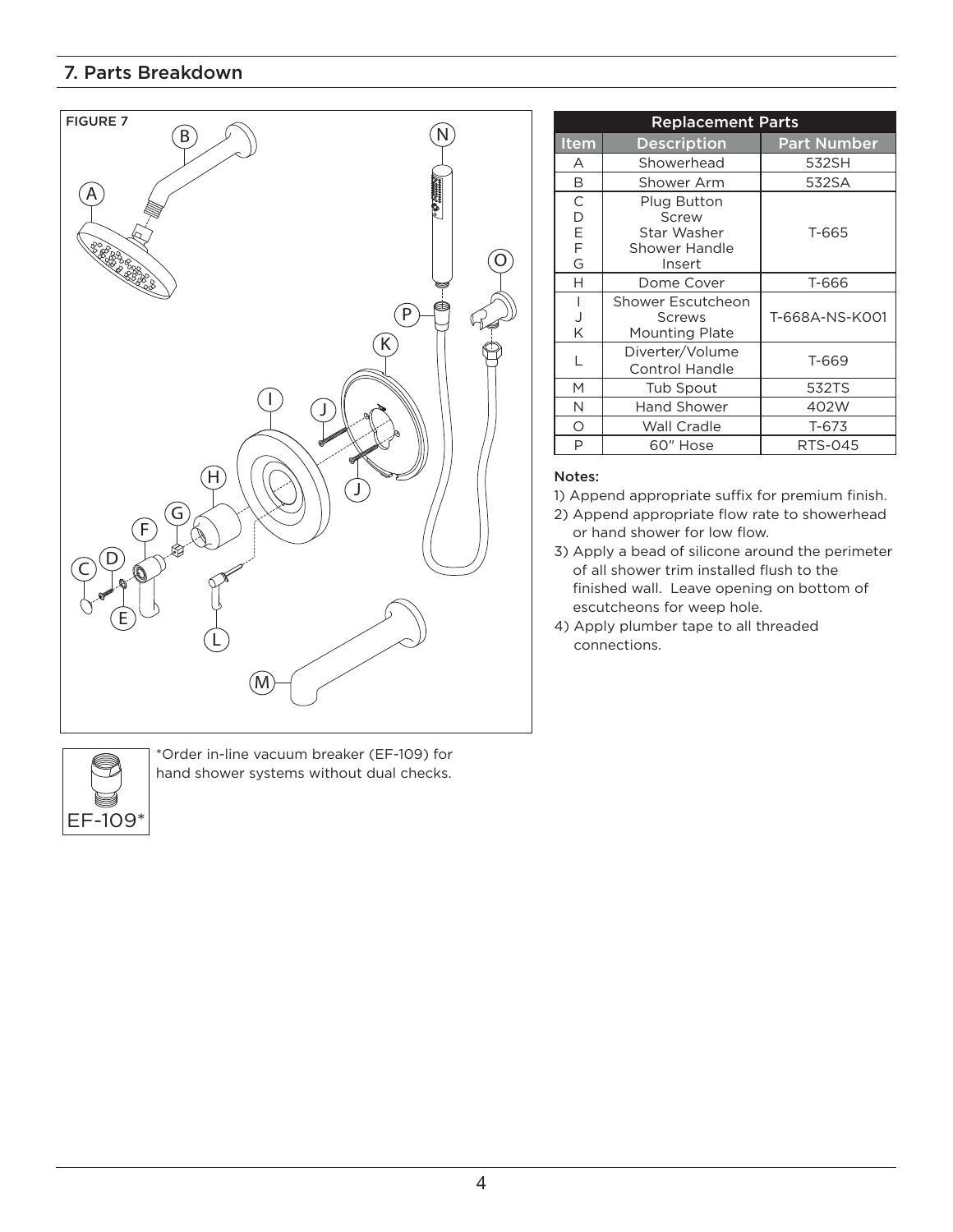## **8. Installation - Shower Valve Trim**

- 1) Secure large mounting plate to Temptrol pressure balancing valve using mounting screws (FIGURE 8.1).
- 2) Place diverter/volume control handle into slot in shower escutcheon (FIGURE 8.2).
- 3) Secure large shower escutcheon to mounting plate. Guide handle into control port on valve body. Tabs should snap in place (FIGURE 8.3).
- 4) Install dome cover by turning clockwise (FIGURE 8.4).
- 5) Place nylon insert into handle. Install handle to shower valve. Secure with star washer, set screw and plug button (FIGURE 8.5).











## **9. Installation - Showerhead & Tub Spout**

- 1) Attach shower arm to shower pipe. Turn clockwise to tighten (FIGURE 9.1).
- 2) Install showerhead to shower arm. Turn clockwise to tighten (FIGURE 9.2).
- 3) Install tub spout to stub out pipe. Turn clockwise to tighten (FIGURE 9.3).





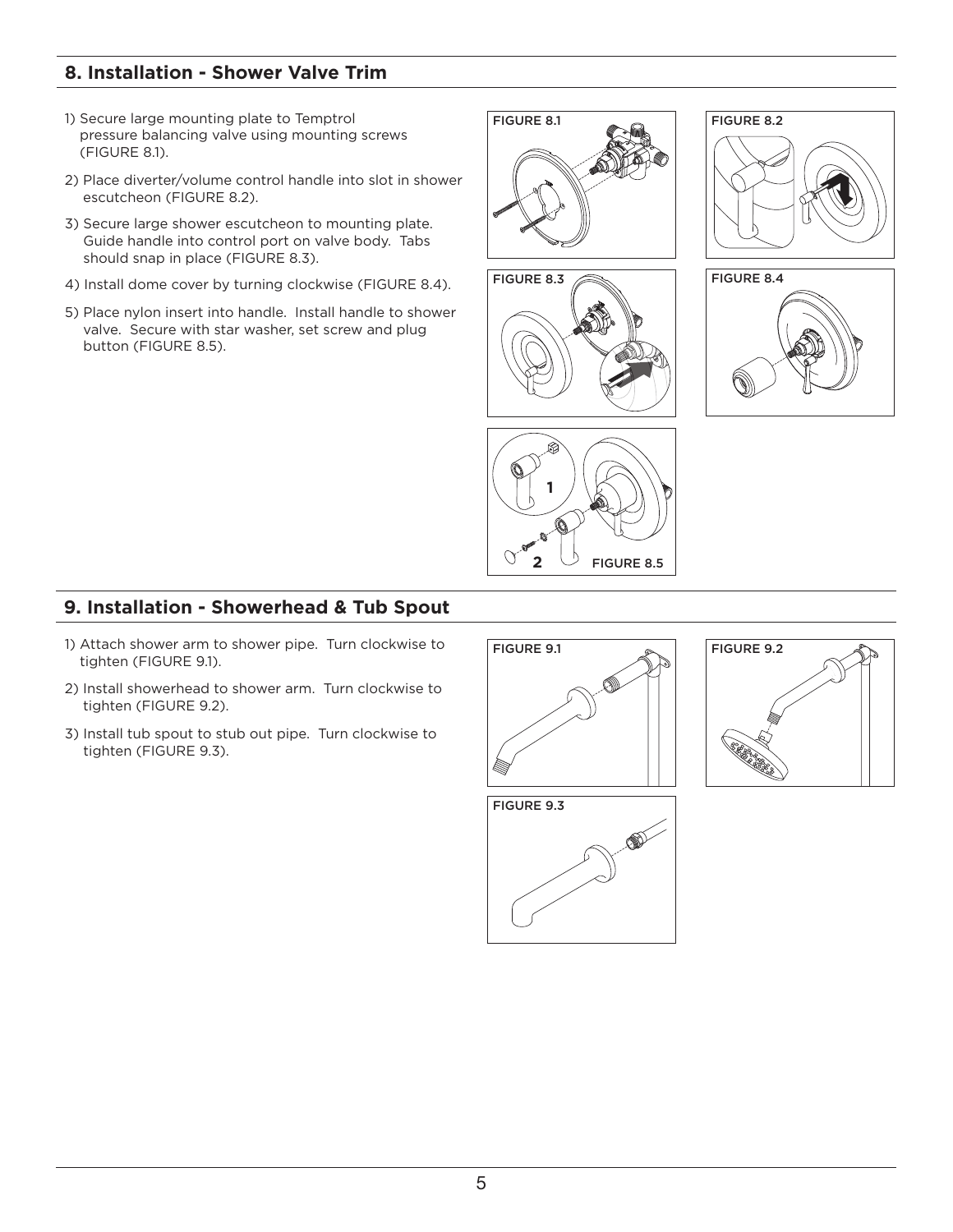# **10. Installation - Slide Bar Assembly**

- 1) Install wall cradle to stub out pipe. Turn clockwise to tighten (FIGURE 10.1).
- 2) Attach small end of hand shower hose to wall cradle. Turn clockwise to tighten (FIGURE 10.2).
- 3) Attach large end of hand shower hose to hand shower wand. Turn clockwise to tighten (FIGURE 10.3).





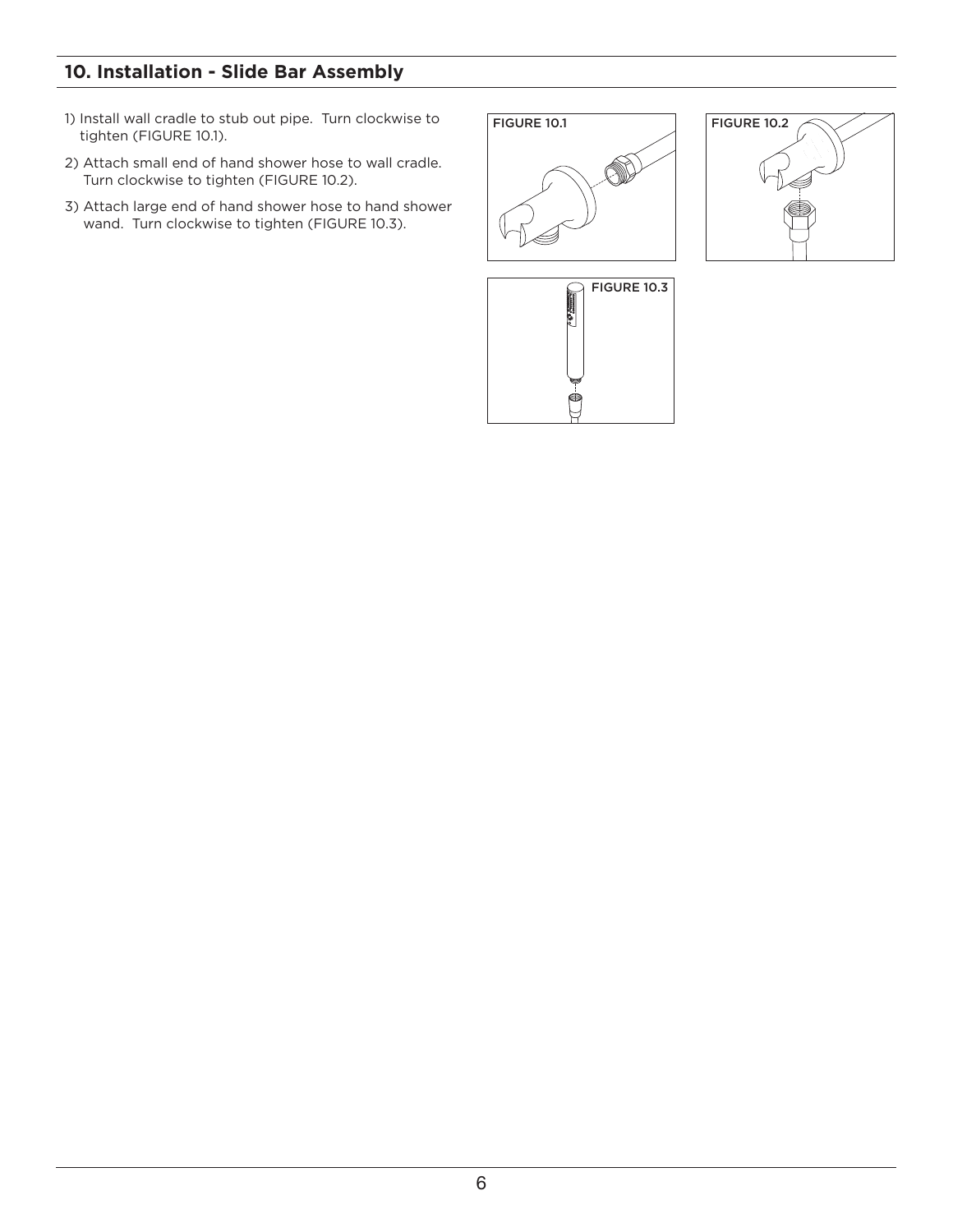# **11. Operation (Temperature Control)**

- 1) Turn shower handle counter-clockwise approximately 1/4 turn to put valve in cold position (FIGURE 11.1).
- 2) Turn shower handle counter- clockwise approximately 1/2 turn to put valve in warm position (FIGURE 11.2).
- 3) Turn shower handle counter- clockwise approximately 3/4 turn to put valve in hot position (FIGURE 11.3).

# **12. Operation (VersaFlex™ Diverter Control)**

Turn diverter control handle clockwise to divert to **tub spout** or other Symmons **accessory**.

Turn diverter control handle counterclockwise to divert to **shower** or other Symmons **accessory**.

## **13. Operation (Volume Control)**

Turn volume control handle clockwise to **increase** volume.

Turn volume control handle counterclockwise to **decrease** volume.